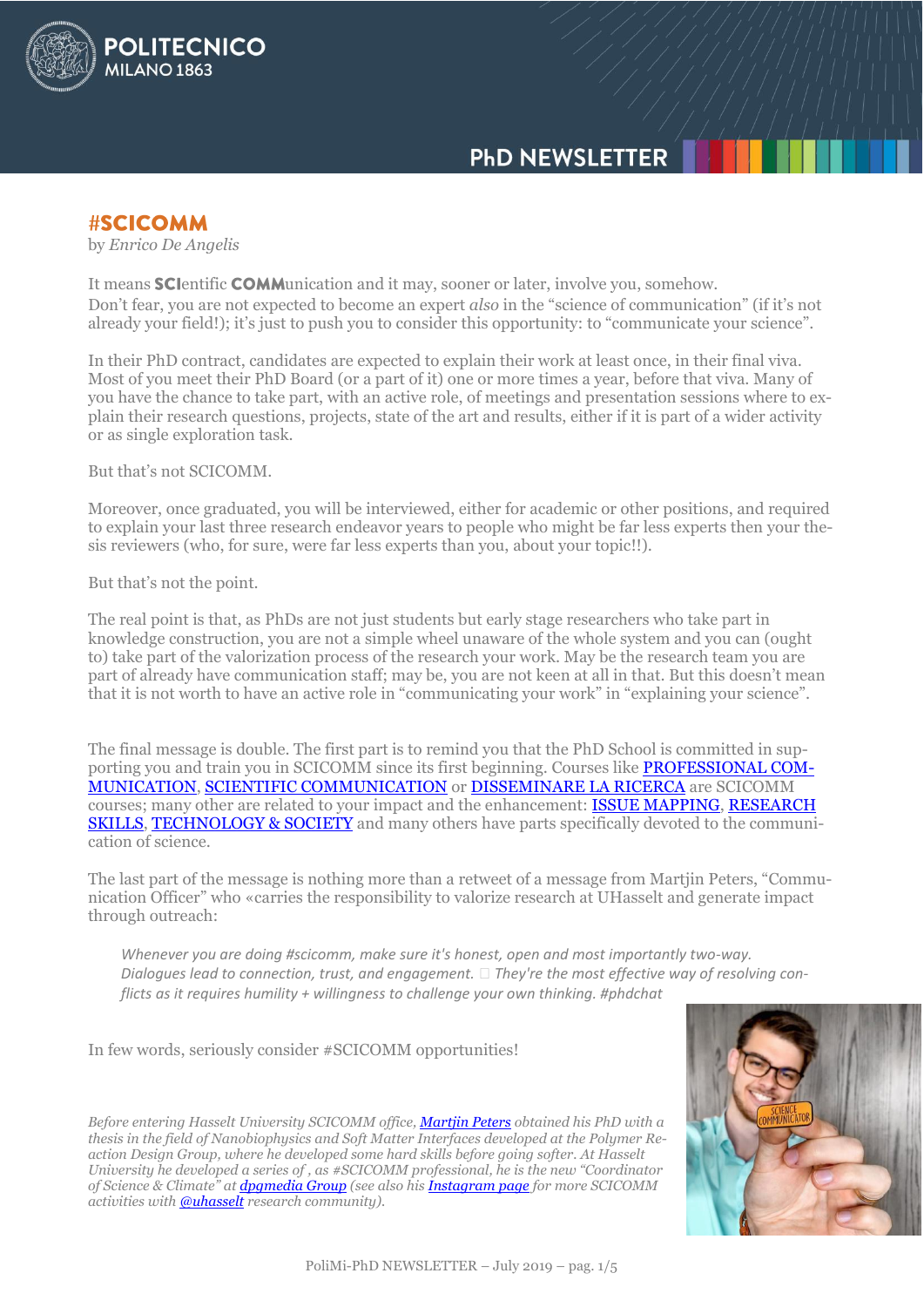# **CALLS AND EVENTS**



### **DEGREE AWARD "SAVE THE DUCK"**

The degree award with gross amount of  $\epsilon$  5,000.00 deductible expenses excluded charged to Politecnico di Milano will be given to the best graduation work among those presented on the topic Sustainability in the fashion sector

 $\mathbf{B}$ 

 $T$ 

 $22$ 

 $\mathbf{r}$ 

Deadline: September 4, 2019



PhD F.A.I. Lab

## PUBLIC ANNOUNCEMENT DOCTORAL THESIS "MARIO PAVAN"

In collaboration with the Association "Società Astronomica G.V. Schiapparelli" the Municipality of Varese public announcement for the assignment of the prize "Mario Pavan" awarded to a doctoral thesis in naturalistic and environmental subjects. The value of the prize is  $\epsilon$  2.500,00 gross: access to its assignment is allowed to students who have received a PhD in an italian or foreign university and who have developed a research thesis regarding environment and nature in 2017/18. The 2019 theme is: "*the role of biodiversity in mitigating antropic impacts*".

Application deadline: 15 July 2019

### "FOOD AND SUSTAINABLE DEVELOPMENT" CALL

PhD calls "Cibo e sviluppo sostenibile - F.A.I. Lab" (Food and sustainable development) are aimed at the insertion of highly qualified personnel in selected entrepreneurial realities so that, through their cultural and scientific baggage, it allows and promotes innovation paths for companies and eligible entities operating in the sector agricultural and agribusiness.

Application deadline: September 18, 2019



# **INNOVATION & ENTREPRENEURSHIP COMPETITION** FOR OVERSEAS TALENTS 2019 - HANGZHOU

The competition aims to build a platform of various resources such as innovation & entrepreneurship policies, talents, funds, industries, markets and so on to help projects register in Hangzhou. The competition also targets to improve the innovation atmosphere, stimulate innovation vitality, guide innovation investment and help Hangzhou take lead in China's digital economy.

Application deadline: July 15, 2019



## JRC AUTOTRAC 2020 HOW ROAD TRANSPORT WILL LOOK LIKE?

JRC AUTOTRAC 2020 is the first autonomous vehicle traffic competition. Differently from other competitions involving small-scale automated vehicles (AVs), AU-TOTRAC is about vehicles' cooperation behavior rather than their individual capacity to complete a certain path. If you have a team of people able to build a fleet of cooperative, automated, small-scale vehicles (CAVs), apply to participate!

Deadline for applications: 31 July 2019

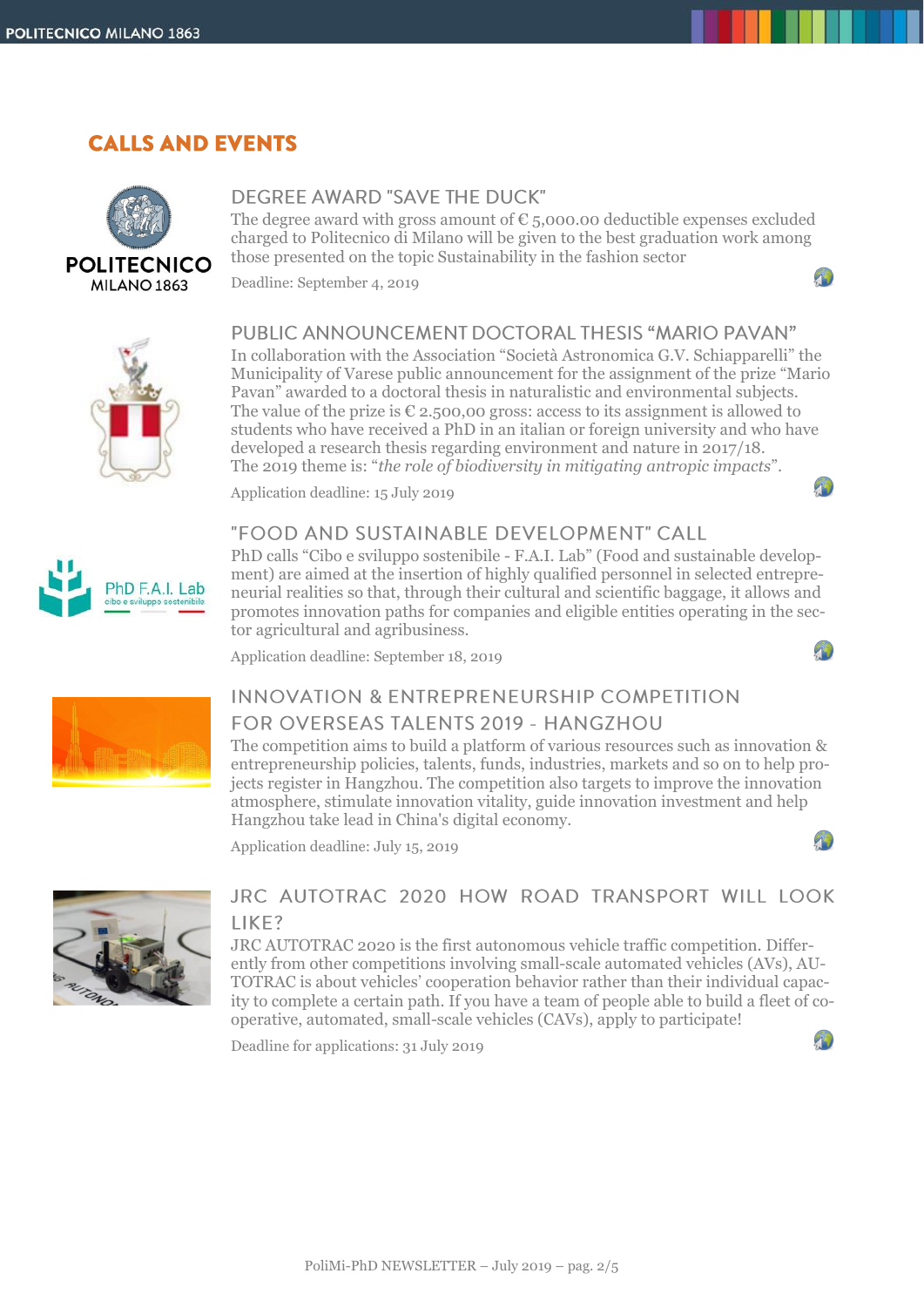

### **DOMODRY ACADEMY PRIZE**

Domodry presents the Second Edition of the "Domodry Academy" Award - 2019-20 Edition for the best degree theses and / or doctoral thesis on the themes of humidity in construction. A prize will be awarded for each of the following categories:

- three-year or master degree thesis (from January 1, 2019 to March 31, 2020);
- PhD thesis (from January 1, 2016 to March 31, 2020).

Two prizes will be awarded - one for each category - worth 1500 euros each.

Deadline for applications: 31 March 2020



# **SEMINARS AND WORKSHOPS**

## SUMMER SCHOOL OPEN SCIENCE IN PRACTICE (OSIP2019) EPFL, LAUSANNE, SWITZERLAND

This summer school is for anyone interested in learning more about what academic research will look like in the future. We want to bring together established scientists and early career researchers to provide a stimulating, yet friendly, learning environment. No preliminary knowledge of open science is required!

2 - 6 September 2019, Lausanne, Switzerland



8P.

## DESIGNING RTD EXPERIMENTS. EXPLORING AND MATERIALIZING THE BOUNDARIES OF EXPERIMENTAL KNOWLEDGE **Prof. Stefano Maffei, Chiara Colombi, Jonathan Chapman**

2019 International Doctoral Summer School, organized by the PhD Programme in Design of Politecnico di Milano.

The 2019 edition has its focus in trying to explore what might be defined "Research through design" (RtD) nowadays, with the aim to discuss the process of generating and communicating knowledge, also exploring the potentialities of other disciplinary experiences, that are meaningful for the design practice to produce original knowledge in forms that are not exclusively textual.

July, 1-5 2019

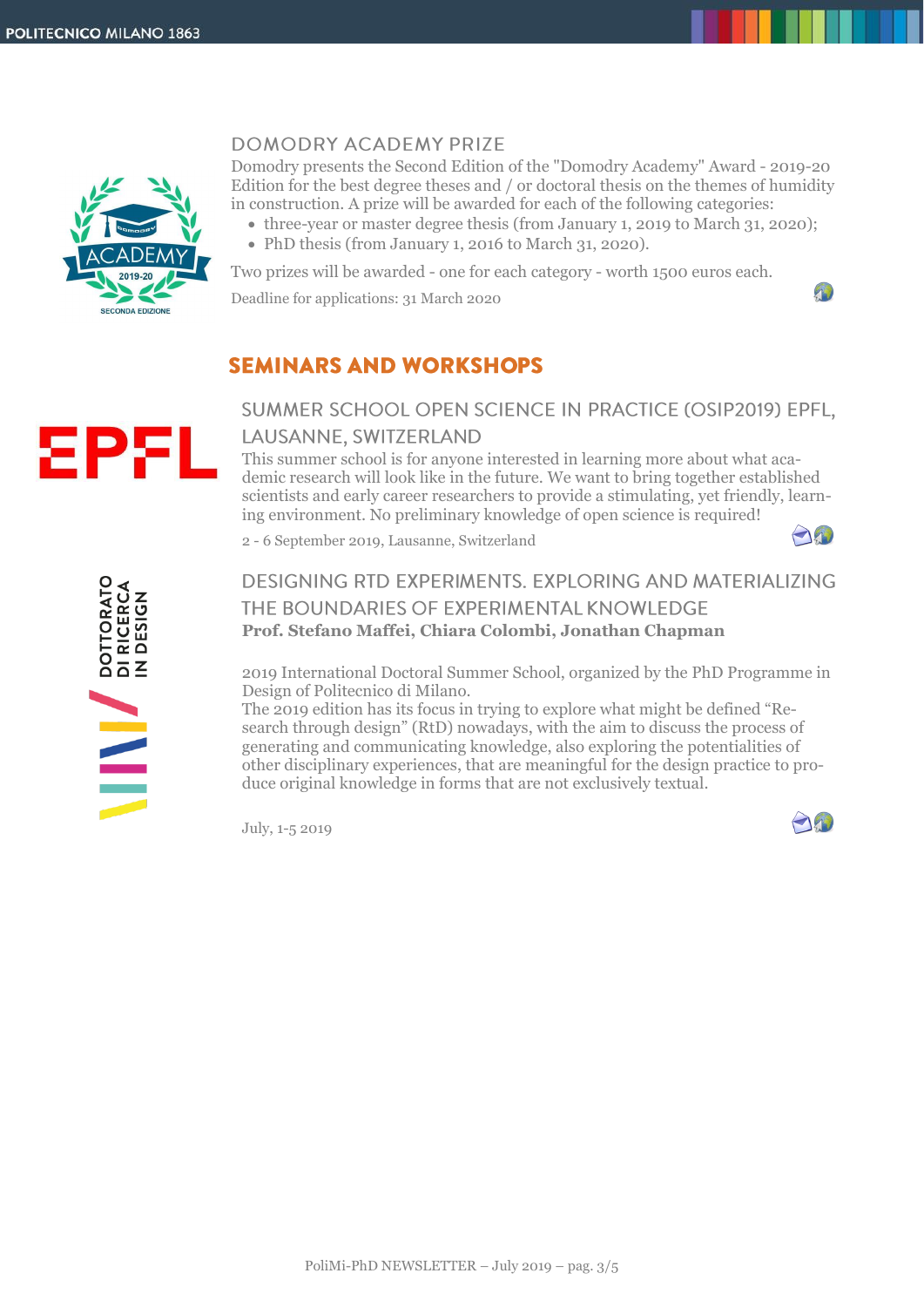# **STARTING COURSES - PHD SCHOOL**

### SCIENCE, TECHNOLOGY, SOCIETY AND WIKIPEDIA

**Prof. Castiglioni Chiara, Raos Guido, Mabbett Andrew John** 

The course aims to provide some hand-on training in technical writing and, at the same time, to contribute to the general diffusion of scientific and technical knowledge. These will be achieved by engaging Politecnico's PhD students in the production of new material(or revision of existing one) for Wikipedia.

From 1st to 5<sup>th</sup> July 2019

# **STARTING COURSES - DOCTORAL PROGRAMMES**

## **PHD IN INFORMATION TECHNOLOGY**

## **HYBRID SYSTEMS**

### **Prof. Maria Prandini**

The aim of this course is to introduce the student to the area of hybrid systems, that is dynamical systems characterized by the interaction of different types of dynamics, both continuous and discrete. Students attending the course should be able to appreciate the diversity of phenomena that arise in hybrid systems, and understand how concepts that are classical in the theory of discrete systems, modelled by automata, can coexist with concepts that are classical in the theory of continuous systems, modelled by differential equations, in a unifying framework.

From 1st to 10<sup>th</sup> July 2019

### **FIBER OPTIC SENSING**

#### **Prof. Paolo MartellI**

The course aims to present the principles and the applications of sensors exploiting optical fibers.

From  $16<sup>th</sup>$  to  $24<sup>th</sup>$  July 2019

## **PHD IN MECHANICAL ENGINEERING**

### DATA AND KNOWLEDGE IN PRODUCT DEVELOPMENT

### **Prof. Stefano Borgo (CNR)**

The course aims to provide basic knowledge on the methodologies for the representation in IT applications of the information and the engineering procedures related to the product development process. Topics will include: state of the art about methods and tools for managing information and product development procedures of a product; foundations of the ontological approach and of Knowledge Based Engineering. Theoretical lessons are integrated by software laboratory.

From 2nd to 23rd July 2019

## VIBRATIONS IN PIEZOELECTRIC MEDIA: MODELLING, ANALYSIS AND APPLICA-**TIONS**

### **Prof. Andres F. Arrieta Diaz (Purdue University)**

This course focuses on the modelling and analysis the vibrations of continuous piezoelectric media. Topics will include: a variational formulation using Hamilton's principle and coupled constitutive materials law capturing multi-physics couplings; techniques to analyze the obtained equations of motion and nonlinear vibrations; applications to vibrations suppression and energy harvesting.

From 4th to 9th July 2019



 $\bigcap_{i=1}^n$ 

 $\bigcap_{i=1}^n$ 

And

190

# **OTHER NEWS**

MECCPHD COLLOQUIA DOCTORALIA 2019

Final Defenses of the XXXI Cycle PhD Candidates – Department of Mechanical Engineering